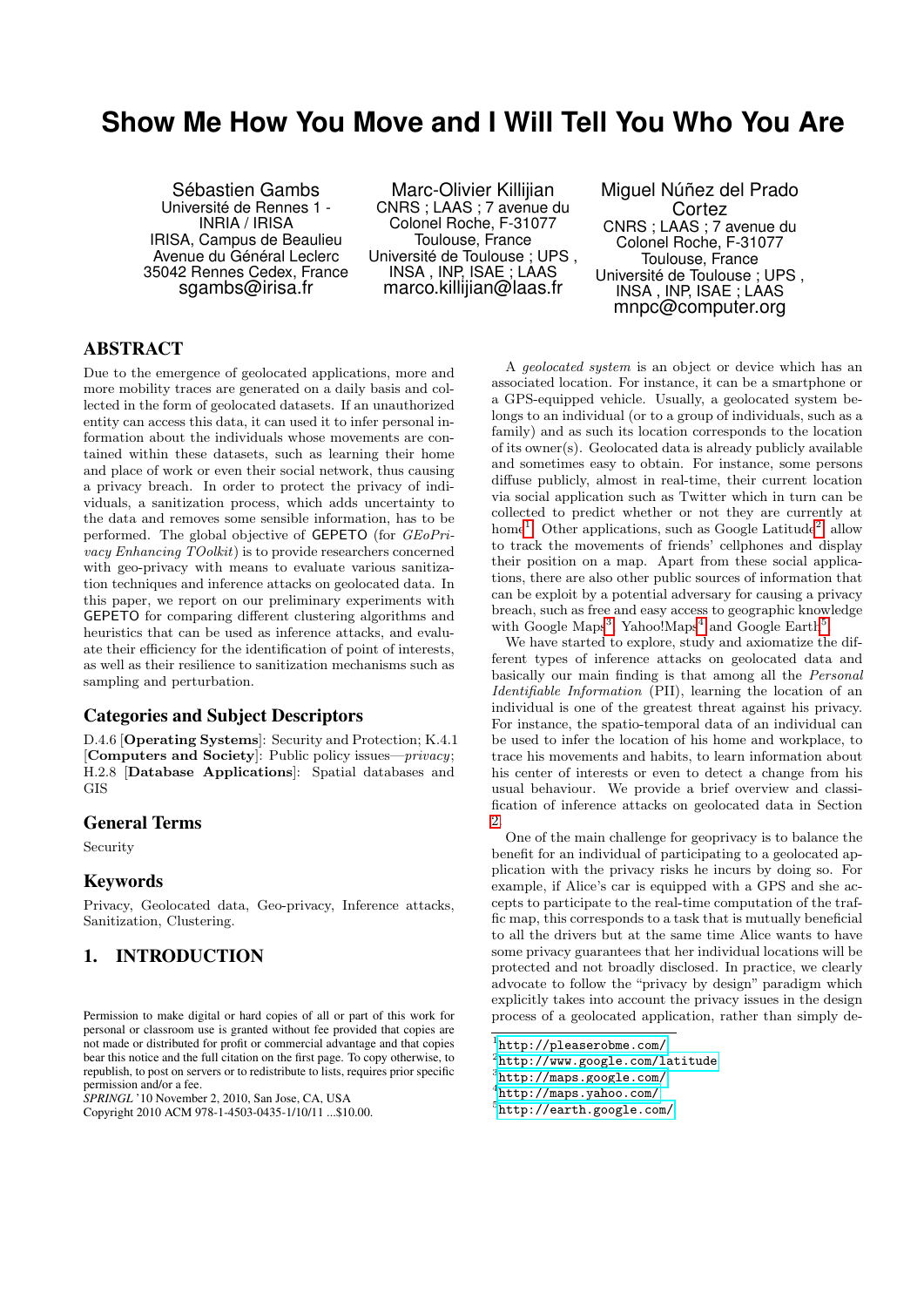ploying it and wait for the possible disastrous consequences.

We emphasize that simply removing the identifiers of individuals or replacing them by a pseudonym is usually not sufficient to protect their privacy. Instead, a sanitization process, which adds uncertainty to the data and removes some sensible information, has to be performed. This loss of data, incurred by the sanitization process, comes with a dilemma: it certainly brings some privacy guarantees but at the cost of a decrease of utility due to the quality degradation of the data. Therefore, there is often a trade-off between the utility of the global task and the privacy protection of individuals. In Section [3,](#page-2-0) we describe some sanitization algorithms and methods for preserving geoprivacy before reporting in Section [4](#page-3-0) our ongoing work on GEPETO (for GEoPrivacy Enhancing TOolkit) [\[1\]](#page-7-0), a flexible open source software which can be used to visualize, sanitize, attack and measure the utility of a particular geolocated dataset. Finally, we conclude with a brief discussion in Section [5.](#page-6-0)

## <span id="page-1-0"></span>2. INFERENCE ATTACKS ON GEOLOCATED DATA

An inference attack is an algorithm that takes as input some geolocated data D, possibly with some auxiliary information aux, and produces as output some additional knowledge. For example, an inference attack may consist in identifying the house or the place of work of an individual. The auxiliary information reflects any a priori knowledge that the adversary might have gathered (for instance through previous attacks and by accessing some public data source) and which may help him in conducting an inference attack. We propose to classify the inference attacks according to (at least) three dimensions such as the type of data it works on, the objective of the attack as well as the specific technique used.

## 2.1 Geolocated Data

Nowadays, the rapid growth and development of geolocated applications has multiplied the potential sources of geolocated data. The geolocated data generated by these diverse applications varies in its exact form and content but it also shares some common characteristics. Regarding the type of data, we differentiate mainly between mobility traces and contact traces. A *mobility trace* is characterized by:

- An identifier, which can be the real identifier of the device (e.g. "Alice's phone"), a pseudonym or even the value "unknown" (when full anonymity is desired). A pseudonym is generally used when we want to protect the true identity of the system while still being able to link different actions performed by the same user.
- A spatial coordinate, which can be a GPS position (e.g. latitude and longitude coordinates), a spatial area (e.g. the name of a neighbourhood in a particular city) or even a semantic label (e.g. "home" or "work").
- A time stamp, which can be the exact date and time or just an interval (e.g. between 9AM and 12AM).
- Additional information such as the speed and direction for a vehicle, the presence of other geolocated systems or individuals in the direct vicinity or even the accuracy of the estimated reported position. For instance,

some geolocated systems are able to estimate the precision of their estimated location as a function of the number of GPS satellites they are able to detect.

Contact traces are a specific form of mobility traces which consist in the recording of encounters between different devices. This kind of trace is composed of the identifiers of the devices and a time stamp. It may be recorded for instance by a device which has no integrated capacity for geopositioning but is capable of probing his neighbourhood to detect the presence of other devices (e.g. using Bluetooth neighbour discovery).

A *geolocated dataset*  $D$  is a dataset which contains mobility traces of individuals. Technically, this data may have been collected either by recording locally the movements of each geolocated system for a certain period of time, or centrally by a server which can track the location of these systems in real-time. A trail of traces is a collection of mobility traces that corresponds to the movements of an individual over some period of time. A geolocated dataset D is generally constituted by an ensemble of trails of traces from different individuals. The Crawdad project<sup>[6](#page-1-1)</sup> is an example of a public repository giving access to geolocated datasets, which can be used for research purpose.

## 2.2 Objective of the Attack

An adversary attacking some geolocated data may have various objectives ranging from identifying the home of the target to reconstructing his social network, through obtaining knowledge of his favourite jogging tracks. More precisely, the objective of an inference attack may be to:

- Identify important places, called Points Of Interests (POIs), which characterize the interests of an individual [\[2\]](#page-7-1). A POI may be for instance the home or place of work of an individual or locations such as a sport center, theater or the headquarters of a political party. Revealing the POIs of a particular individual is likely to cause a privacy breach as this data may be used to infer sensible information such as hobbies, religious beliefs, political preferences or even potential diseases. For instance, if an individual has been visiting a medical center specialized in a specific type of illness, then it can be deduced that he has a non-negligible probability of having this disease.
- Predict the movement patterns of an individual such as his past, present and future locations. From the movement patterns, it is possible to deduce other PII such as the mode of transport, the age or even the lifestyle. According to some recent work [\[3,](#page-7-2) [4\]](#page-7-3), our movements are easily predictable by nature. For instance, the authors of these papers have estimated to 93% the chance of correctly guessing the future location of a given individual after some training period on his mobility patterns.
- Link the records of the same individual, wich can be contained in different geolocated datasets or in the same dataset, either anonymized or under different pseudonyms. This is the geoprivate equivalent of the statistical disclosure risk where privacy is measured according to the risk of linking the record of the same

<span id="page-1-1"></span> $^6$ <http://crawdad.cs.dartmouth.edu/>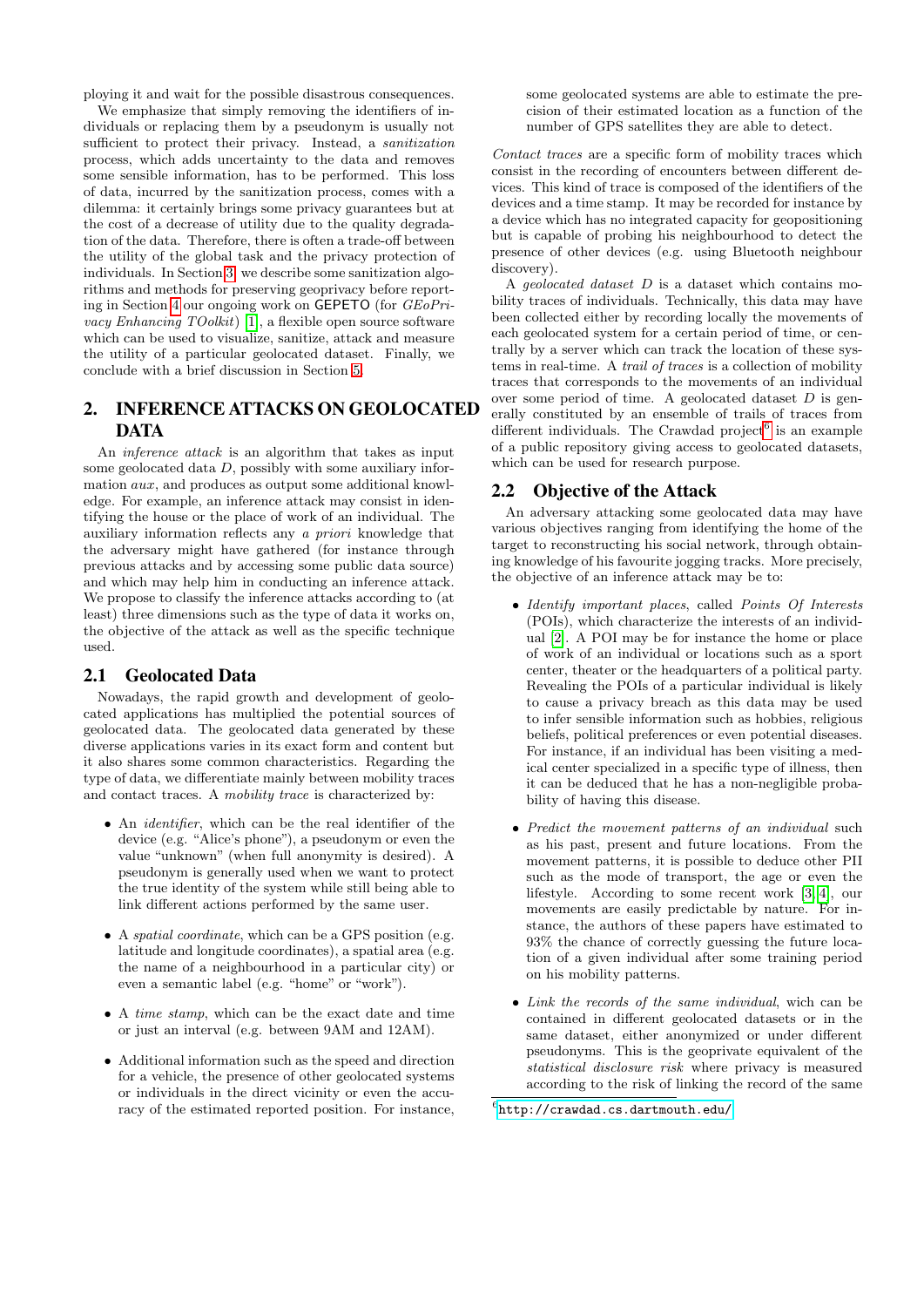individual in two different databases (e.g., establishing that a particular individual in the voting register is also a specific patient of an hospital [\[5\]](#page-7-4)). In a geolocated context, the purpose of a linking attack might be to associate the movements of Alice's car (contained for instance in dataset A) with the tracking of her cell phone locations (recorded in another dataset B). As the POIs of an individual and his movement patterns constitute a form of fingerprinting, simply anonymizing or pseudonymizing the geolocated data is clearly not a sufficient form of privacy protection against linking attacks. For example, Colle and Kartridge [\[6\]](#page-7-5) have shown that even the pair home-work becomes almost unique per individual, and thus acts as a quasi-identifier, if the granularity is not coarse enough (e.g., if the street is revealed instead of the neighbourhood).

• *Discover social relations* between individuals by considering for instance that two individuals that are in contact during a non-negligible amount of time share some kind of social link (of course false positive may happen) [\[7\]](#page-7-6). This information can also be derived from mobility traces by observing that certain individuals are in the vicinity of each other on a frequent basis.

## 2.3 Inference Technique

We describe thereafter some learning algorithms and methods that can be used as inference technique:

• *Clustering* is a form of unsupervised learning that tries to group objects that are similar in the same cluster while putting objects that are dissimilar in different clusters. A clustering algorithm needs a distance measure (or a similarity metric) to quantify how far/similar are two objects relative to each other and to drive the clustering process. A natural distance between two locations is simply the Euclidean distance but of course more complex metrics can be used, such as the length of the shortest path according to the existing roadmap. For instance, k-means is an iterative clustering algorithm that outputs  $k$  clusters as well as their respective centres (which are effectively the average of the locations within each cluster). This algorithm can be used straightforwardly to discover the POIs of one particular individual if it is fed only with his data [\[8\]](#page-7-7), or the generic *hotspots* if it is given the geolocated data of a whole population. Hoh, Gruteser, Xiong and Alrabady have performed a study [\[9\]](#page-7-8) on the geolocated data of vehicles within the Detroit area (Michigan, USA). The goal of their study was to automatically discover the home of the vehicles' drivers. The authors have used a clustering algorithm to automatically identify the houses and their findings is that among the 2 neighbourhoods and the 65 persons on which the authors have focused, the estimated houses correspond at 85% to the houses that a human would have recognized<sup>[7](#page-2-1)</sup>. More complex techniques such as

density-based clustering  $[10]$  can be used instead of  $k$ means to overcome some of its shortcomings, such as  $k$  the predefined number of clusters and the constraint that the shape of the clusters has to be spherical.

- *Probabilistic models* can be learned from the geolocated data of individuals, and then used either to identify them among a geolocated dataset (even when they are anonymous) or to predict their next movements. For instance, Lio, Fox and Kautz [\[11\]](#page-7-10) have shown that it is possible to train a relational Markov network, so that it can predict with a relatively good accuracy the next location of an individual or his current activities. Another possibility is to use an algorithm for tracking the movement of targets [\[12\]](#page-7-11) to reconstruct the paths followed by several individuals in a geolocated dataset even if they are anonymous.
- *Heuristics* gives also good results in practice [\[13\]](#page-7-12) for identifying POIs at a relatively low cost. An heuristic can be as simple as choosing the last stop before midnight or the average (or median) of several stop locations for identifying the home or the most stable location during the day for finding the place of work.
- Data coming from social applications is a possible source of information that the adversary might draw on to attack the privacy of individuals. The website "Please Rob Me" is a stricking example of how it is possible from publicly available information in the form of Twitter's posts (i.e. tweets) to build a classifier that can predict whether or not somebody is currently at home. Another example of social application is Google Latitude that offers the possibility of following in realtime on a map the movements of siblings and friends who have previously agreed to this service by confirm-ing this on a SMS received on their phone<sup>[8](#page-2-2)</sup>. However, some social applications such as Locaccino<sup>[9](#page-2-3)</sup> tries to integrate explicitly the privacy issues in their design, by giving the possibility to a user to choose how he wants to disclose and share its location with its friends, and helping him understand what are the potential privacy risks that he might incur.
- Data coming from public sources is also a potential source of knowledge that can be exploited by the adversary. For instance, by using Google Maps and Yahoo!Maps the adversary can easily reconstruct the path followed by an individual between two consecutive mobility traces. Moreover, reverse geocoding tools exist that can transform a spatial coordinate into a physical address, which in turn can be cross-referenced with the corresponding entries in the Yellow Pages.

## <span id="page-2-0"></span>3. GEO-SANITIZATION MECHANISMS

A sanitization algorithm S takes as input a geolocated dataset D, introduces some uncertainty and removes some

<span id="page-2-1"></span> $7\,\mathrm{As}$  the exact identity of the drivers have been kept secret it was not possible for the authors to compare directly the houses returned by the algorithm against the ground truth (i.e. the exact address of the drivers) which explained why this particular evaluation method was chosen.

<span id="page-2-2"></span><sup>8</sup>An infamous use of Google Latitude is known as the shower attack where a suspicious husband waits for his wife to take her shower, before sending the Google Latitude SMS to her cellphone, accepting this service on her behalf on the cellphone and then erasing it thus leaving not clue for her that she is now tracked.

<span id="page-2-3"></span> $^{9}$ <http://locaccino.org/>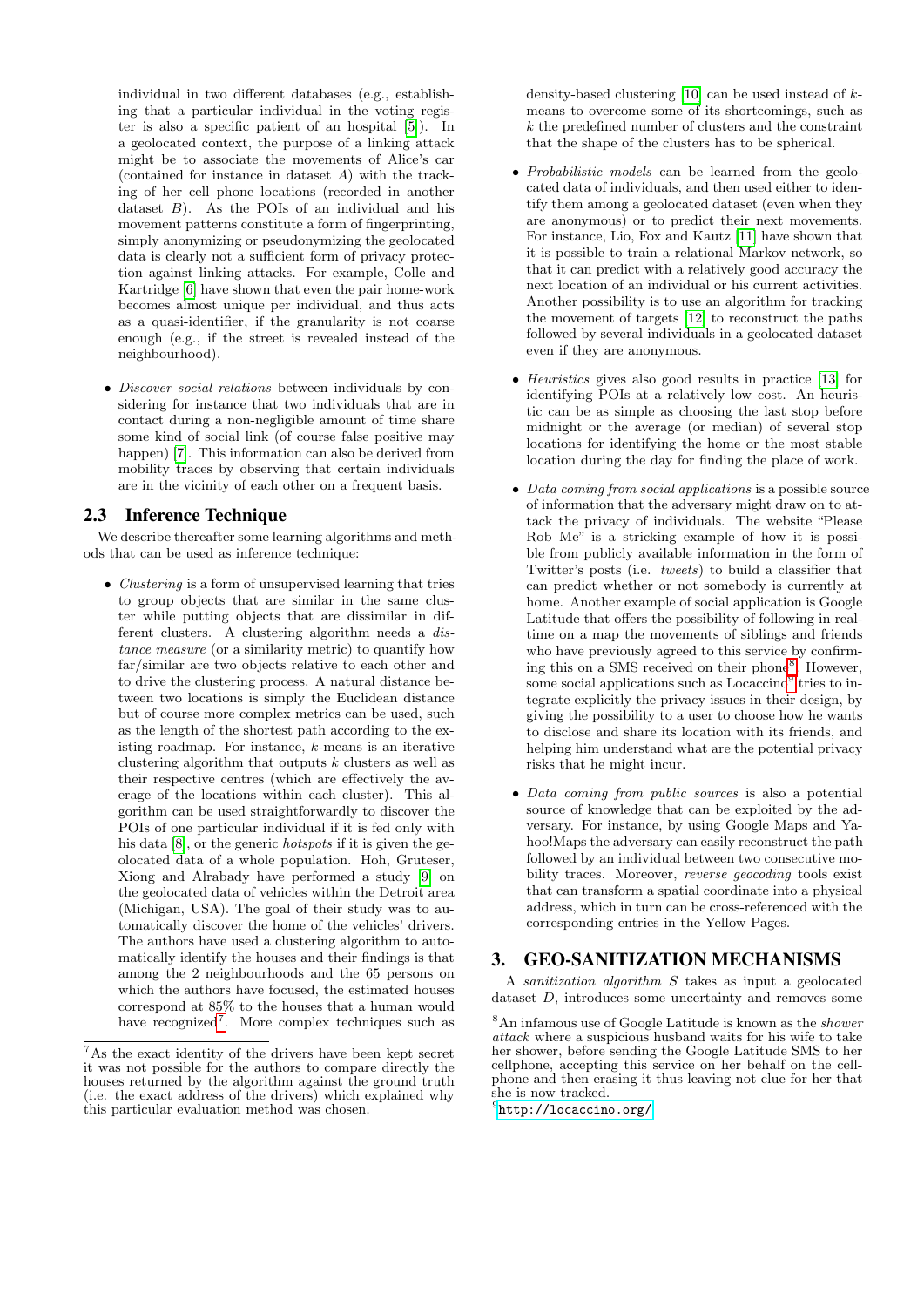information from this dataset to increase the privacy of individuals whose movements are contained in the dataset. S produces as output  $D'$ , a sanitized version of the original dataset D. The main idea behind sanitization is that, for a potential adversary, breaching the privacy of a particular user is harder when working on  $D'$  than with D. A sanitization procedure usually comes with some privacy guarantees. For instance, it can guarantee that at each time step, there is a minimum number of individuals in each spatial area. Possible sanitization techniques include:

- *Pseudonymization* replaces the common identifier of several mobility traces by either a randomly generated pseudonym (thus providing anonymity but not unlinkability) or by the unknown value (thus theoretically granting full anonymity and unlinkability $)^{10}$  $)^{10}$  $)^{10}$ . Pseudonymization is generally performed as the first step of a sanitization process but as such is often not sufficient for protecting the privacy of individuals.
- *Perturbation* methods [\[15\]](#page-7-13) modify the spatial coordinate of a mobility trace by adding some random perturbation. For example, this noise can be generated uniformly or using Gaussian noise within a sphere of radius r centered on the original coordinate. If the geography of the surrounding area is not taken into account, it may happen that the perturbed coordinate corresponds to a location which has no physical sense (e.g., in the middle of a river or on a cliff).
- Aggregration merges several mobility traces into a single spatial coordinate. For instance, this spatial coordinate can be a surrounding spatial area such as a neighbourhood or the average of the mobility traces. During data preprocessing, a clustering algorithm (such as k-means) can be used to group traces that are close together into the same cluster while putting traces that are significantly distant into distinct clusters. This can be used to detect which traces should be merged together during an aggregation step. Another possibility is to detect traces occupying the same spatial area (for instance the same neighbourhood) at a certain moment in time and to replace each one of these individual traces by the coordinate of this spatial area.
- Sampling can be seen as a form of temporal aggregation. A sampling mechanism summarizes several mobility traces into fewer traces, generally by representing an ensemble of traces, which have occured within some time window, into one median or average trace. By decreasing the total number of traces, sampling has the additional benefit that it compresses the data and, therefore, reduces the computational resources needed to further sanitize the data.
- *Spatial cloaking* [\[16\]](#page-7-14) is an extension of the concept of k-anonymity [\[5\]](#page-7-4) to the spatio-temporal domain and a form of aggregation. The main idea is to ensure that

at each time step, each individual is located within a spatial area that is shared by a least  $k - 1$  other individuals. This spatial area is disclosed instead of the exact location of these individuals, thus guaranteeing that even if an adversary can target the group where an individual is located, his behaviour will be indistinguishable from at least  $k - 1$  other individuals (k is a privacy parameter of the algorithm). A possible approach to achieve the property of spatial cloaking is to split recursively the space into areas of different sizes, until each area contains at least k individuals.

- *Mix-zones* [\[17\]](#page-7-16) are inspired from the concept of mixnets due to Chaum. Mix-zones are spatial areas where (1) no measurements about the locations of individuals are performed and (2) such that each individual entering a mix-zone will have a different pseudonym when he exits the mix-zone. The main purpose of a mix-zone is to make it more difficult to link the different actions of an individual. Areas or buildings with a high traffic are usually good candidates for mix-zones.
- Swapping consists in exchanging the mobility traces of two different individuals for a certain period of time. For example, by swapping Alice's and Bob's traces during one day, their behaviours become more atypical and less predictable.
- Removing the mobility traces that are deemed too sensible can also be considered as a sanitization procedure. In the same spirit, it is also possible to add fake records (called dummies) [\[18\]](#page-7-17) inside the sanitized dataset to blend the true movements of individuals inside artificial data.

As sanitization leads to a loss of information, it is important to have a utility metric in order to compare the utility of the original dataset  $D$  and the sanitized one  $D'$ . The utility measure can either be generic, for instance linked to some global statistical properties of the dataset, or applicationdependent, in which case it evaluates how well a particular application can be performed by using  $D'$  instead of  $D$ .

## <span id="page-3-0"></span>4. EXPERIMENTAL RESULTS

In this section, we report on our preliminary experiments towards building a generic toolkit for evaluating both sanitization methods and inference attacks on geolocated data. In particular, we describe some clustering algorithms and heuristics, which can be used as inference attack, and evaluate their efficiency for the identification of POIs, even after the application of sanitization mechanisms such as sampling and perturbation.

## 4.1 GEPETO

The global objective of **GEPETO** (for *GEoPrivacy En-*hancing TOolkit) [\[1\]](#page-7-0) is to provide researchers concerned with geo-privacy with means to evaluate various sanitization techniques and inference attacks on geolocated data. GEPETO has an interface for the management of geolocated data and offers several ways to manipulate this data such as sanitization mechanisms, inference attacks and a visualisation tool to display this data on a world map. The main idea is to offer a generic and flexible tool so that anyone can easily plug a new sanitization technique or inference attack. Moreover,

<span id="page-3-1"></span> $10$ Anonymity can be defined as being able to perform a particular action without having to reveal his identity whereas unlinkability is a stronger notion that involves not being able to link two different actions that have been performed by the same user. Typically, performing different actions under a pseudonym (instead of using his real name) provides anonymity but not unlinkability. See [\[14\]](#page-7-15) for more details.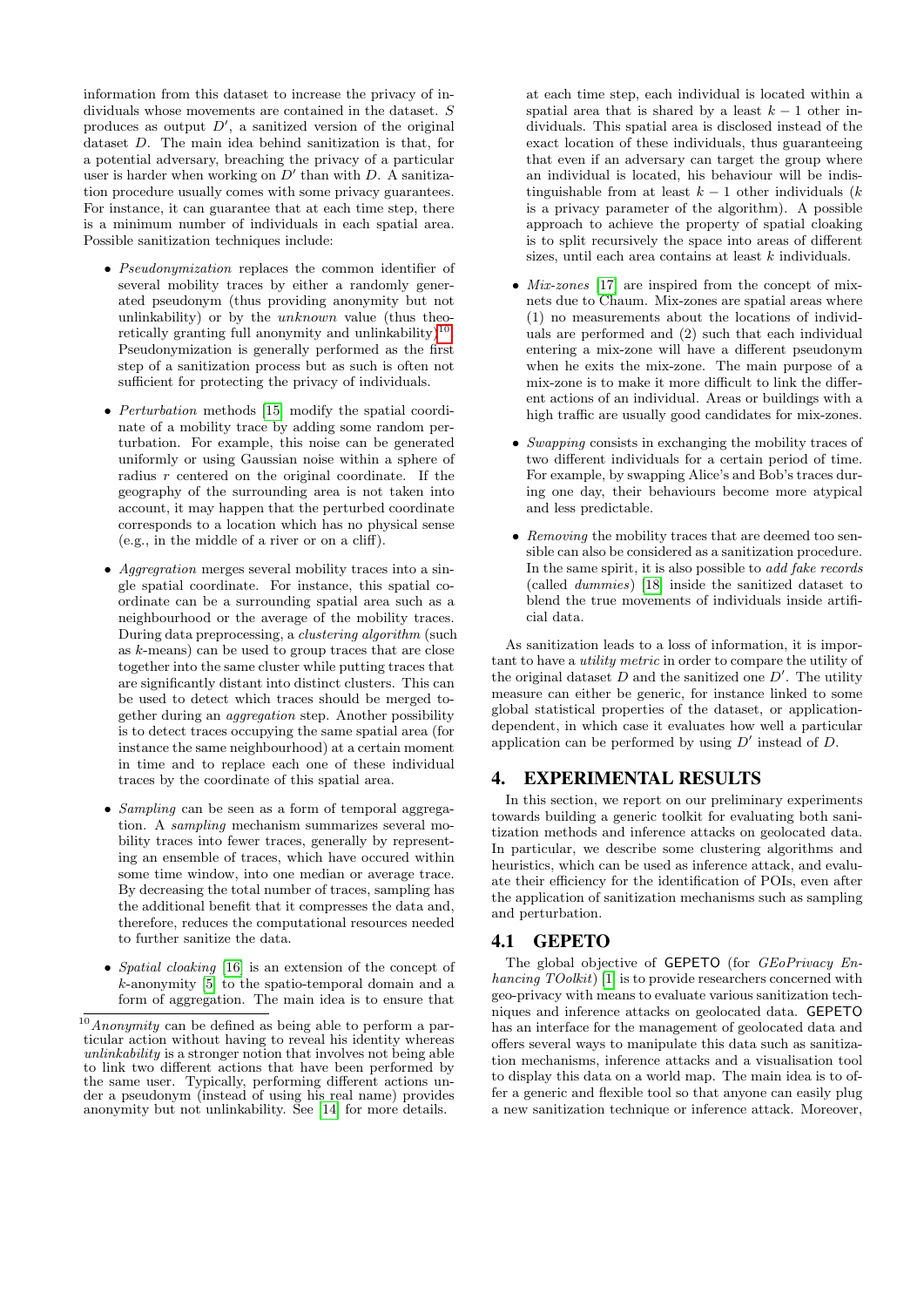the utility and visualization components provide means to evaluate the benefits of sanitization with regard to the success of inference attacks. To the best of our knowledge, there is almost no previous work that have tried to integrate all these features into a unified approach, with the exception of tools developed within the GeoPKDD project (and now the subsequent MODAP project) [\[19\]](#page-7-18). Another notable exception is [\[20\]](#page-7-19) that tries to model formally the knowledge of the adversary with respect to the locations of individuals, and the possible counter-measures that these individuals might apply.

For the sake of demonstration, we begin by illustrating how GEPETO can be easily used to infer some private data about the taxi cabs of San Francisco, such as their home address for example. This geolocated data is available on the Crawdad repository. At first, GEPETO can simply be used to visualize the various mobility trails, and to characterise the geolocated data. When visualizing the data on the San Francisco map, one can easily recognize some hotspots, such as the San Francisco International Airport or various train and taxi stations. These hotspots being places where the taxis usually wait for customers during some period of time, many traces correspond to plots on these spots. GEPETO can thus be used to "manually" perform inference attacks by visualizing and mining geolocated data.

## 4.2 Playing with Heuristics

The first step was to explore the use of heuristics. For instance, by considering that the beginning and ending locations of the taxis, for each working day, might convey some meaningful information. This is the purpose of the begin and end location finder inference attack [\[1\]](#page-7-0). This attack is a simple heuristic assuming that the first and last recorded locations in a working day correspond to the departure and arrival points from a POI. The intuition is that when there is no mobility trace measured during a period longer than a given time threshold  $\tau$ , this means that the individual had a "mobility break" and the place where he took this break is likely to be a POI. If  $\tau$  is chosen sufficently large (e.g., 6) hours), this POI may be the home of an individual where he went to sleep after his work. First, we parse the mobility trails by looking for such breaks and extract the mobility traces that occured right before and right after.

We must say that this attack has been very fruitful. A first interesting inference was the identification of location of the taxi company main parking. Indeed, many cabs depart and arrive to this location after their working day, as they park their cab at the company headquarters. We were able to formally verify this statement simply by using the San Francisco Yellow Pages. The second category of statements that could be inferred from this attack directly concerns private information of the individual taxi drivers<sup>1</sup> . During this study, we examined the trails of 90 individual taxis chosen at random in the dataset. We used GEPETO to visualize the data of these 90 taxis after applying the begin and end location finder inference attack, manually picking those whose geolocated data seemed the most vulnerable. For 20 of these 90 taxis, the visualization of the resulting data result in a narrow neighbourhood for their homes with

a pretty high confidence. Note however that, as we do not have the real addresses of the taxis, we were unable to formally validate these statements. However, we were able to some public data sources, such as Google Maps and Street View, to validate some of the inferred data. Indeed, for 10 of the 90 taxis checked, the attack resulted in an address (or a small portion of a street) where the taxi was parked during most of the breaks. This address is most probably the home address of the taxi driver. Figure [1](#page-4-1) shows the result of a successful attack, together with a Google Maps view and a StreetView of the address. For the remaining 70 taxis examined, the begin and end location finder inference attack simply already identified hotspots (taxi stations, ...) that were already known.



<span id="page-4-1"></span>Figure 1: A successful begin and end location finder inference attack.

## 4.3 Experimenting with Clustering

The next step was to implement two clustering algorithms described in the litterature (Density-Joinable Cluster [\[21\]](#page-7-20) and Density-Time Cluster [\[22\]](#page-7-21)) and then to compare them with the Begin-end heuristic and to our own novel clustering algorithm (GEPETO clustering).

#### *4.3.1 Description of the Clustering Algorithms*

We describe thereafter succinctly the clustering algorithms that we have evaluated during our experiments.

• Density-joinable cluster (DJ Cluster) [\[21\]](#page-7-20) is a clustering algorithm taking as input a minimal number of points  $minputs$ , a radius  $r$  and a trail of mobility traces  $M$ . This algorithm works in three phases. First, the preprocessing phase discards all the moving points (where speed is above zero) and then, squashs series of repeated static points into a single occurence for

<span id="page-4-0"></span><sup>&</sup>lt;sup>11</sup>It is worth noting that for protecting their privacy, we blurred their address. However, the interested reader can obviously find the actual information by applying the same algorithms we did on the original dataset.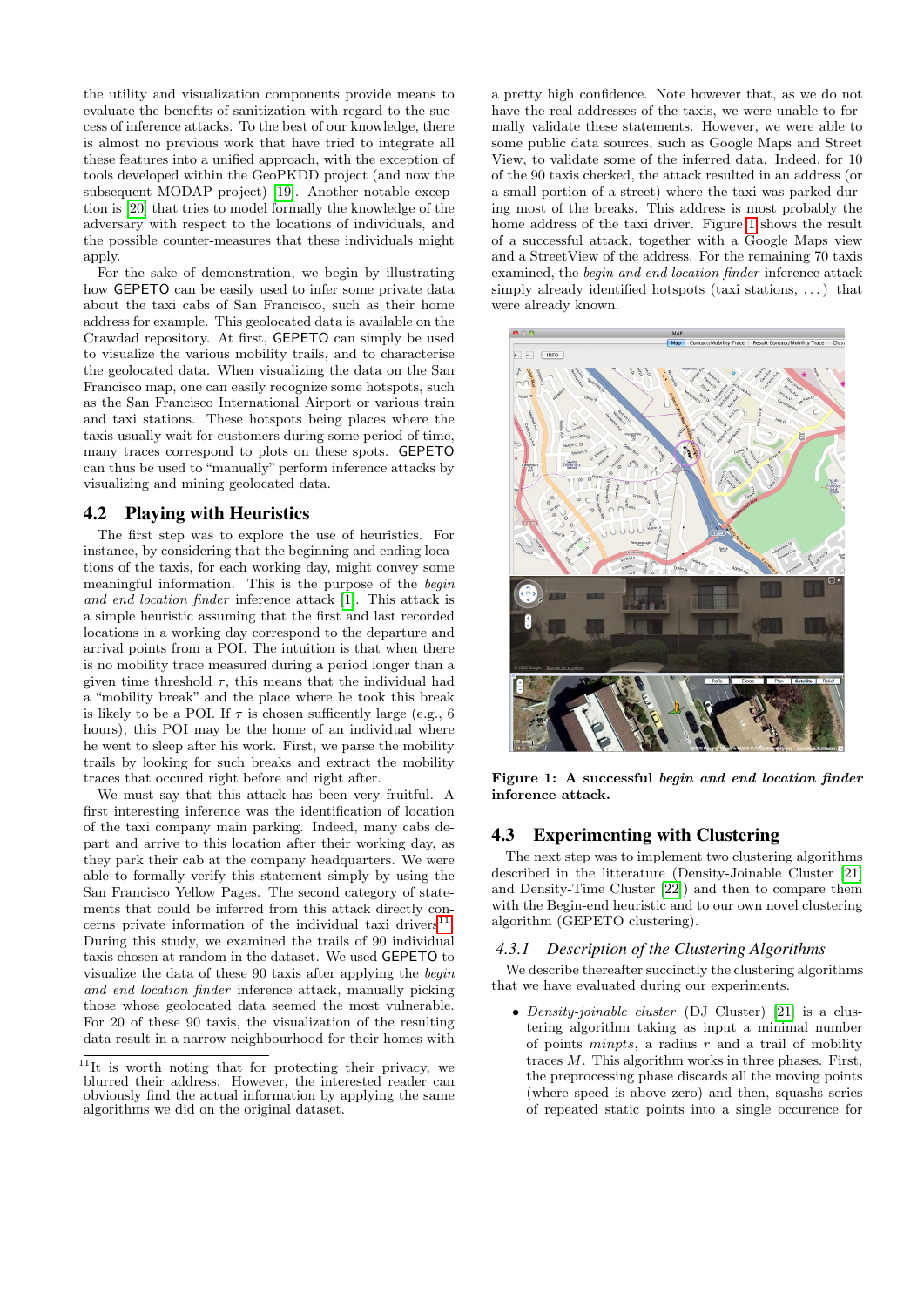each series. Then, the second phase clusters the remaining points based on neighbourhood density. More precisely, the number of points in the neighbourhood must be equal or greater than minpts and these points must be within radius  $r$  from the centroid of a set of points. Finally during the last phase, the algorithm merges the clusters which share at least one common point.

- Density-time cluster (DT Cluster) [\[22\]](#page-7-21) is an iterative clustering algorithm taking as input a distance threshold  $d$ , a time threshold  $t$  and a trail of mobility traces  $M$ . First, the algorithm starts by building a cluster  $C$ composed of all the consecutive points within distance d from each other. Afterwards, the algorithm checks if the accumulated time of mobility traces within range is greater than the threshold  $t$  and created a cluster added to the list of POIs outputted if it is the case. Finally as a post-processing step, DT Cluster merges the clusters whose centroids are less than  $d/3$  far from each other.
- GEPETO cluster is a novel clustering algorithm inspired from DT Cluster, which takes as input parameters a radius r, a time window t, a tolerance rate  $\tau$ , a distance threshold d and a trail of mobility traces M. The algorithm starts by building iteratively clusters from a trail of traces M from mobility traces that are located within the time window t. Afterwards, for each cluster, if a fraction of the points (above the tolerance rate  $\tau$ ) are within radius r from the centroid, the cluster is integrated to the list of clusters outputted, whereas otherwise it it is simply discarded. Finally, as for DT Cluster, the algorithm merges the clusters whose centroids are less than d far from each other. See Algorithm [1](#page-5-0) for a brief description of this method.

#### *4.3.2 Comparison and Resilience to Sanitization*

These four algorithms (the Begin-End heuristic and the DJ, DT and GEPETO clustering algorithms) were implemented within GEPETO and applied to the taxi dataset for identifying POIs. We used both the original and sanitized versions of the taxi dataset to evaluate the resilience of the inference attacks against sanitization. More precisely, we applied both sampling and perturbation techniques (cf. Section [3\)](#page-2-0) with various ranges of parameters. In each situation, we evaluate the recall and precision of the produced POIs.

This recall-precision evaluation requires to be able to judge whether or not a POI is "correct". To automatize this process, we defined 6 areas in San Francisco that make good candidates for real POIs and, which are at the same time generic enough: the taxi company parking lot, the main train station, the airport, the city center and three entertainment areas (the Castro district, Fisherman's Wharf and the Golden Gate recreational park). The precision is defined as the ratio between the number of correct POIs and the total number of POIs returned by an algorithm. In our experiments, a POI is considered "correct" if it falls inside one of the 6 ground truth areas. The recall is the ratio between the number of area detected (i.e. hit by at least one POI) and the total number of areas. According to these definitions, an algorithm randomly generating many POIs

#### <span id="page-5-0"></span>Algorithm 1 GEPETO clustering algorithm

**Require:** Trail of (mobility) traces  $M$ , time window  $t$ , radius r, tolerance rate  $\tau$ , distance threshold d

- 1: Initialize  $N$  has being the number of records in the trail of traces M (i.e. M.length) and cumulTime = 0
- 2: Set  $L$ , the list of POIs found, has being the empty list
- 3: Create a empty cluster C
- 4: for  $i = 0$  tol  $N 1$  do
- 5: cumulTime = cumulTime +  $(M[i + 1].time$   $M[i].time)$
- 6: if  $cumulTime \leq t$  then
- 7: Add the mobility trace  $M[i]$  to cluster  $C$
- 8: else
- 9: Compute the centroid of C
- 10:  $nbP$  tsOutsideRadius = 0
- 11: for  $j = 0$  to C.nbPts do
- 12: if  $distance(C[j], C. centroid) > r$  then
- 13:  $nbPtsOutsideRadius = nbPtsOutsideRadius + 1$
- 14: end if
- 15: end for
- 16: if  $nbPtsOutsideRadius/totalPoints < \tau$  then
- 17: Add the cluster  $C$  to  $L$
- $18<sup>°</sup>$  end if
- 19: Reset  $cumuTime$  to 0 and create a new empty cluster C
- 20: end if
- 21: end for
- 22: Merge clusters of  $L$  whose distance between centroids is less than d
- 23:  $return L$ , the list of POIs discovered (which are effectively the centres of the clusters)

would have a high recall and a low precision, as it would probably identify all the areas but many POIs would fall outside many of them. An "ideal" algorithm, displaying a high recall ad high precision, would generate 6 POIs, one for each area.

Figure [2](#page-6-1) measures the recall-precision trade-off of the 4 algorithms against a sampling technique. We also evaluated "Natural", a naïve algorithm that directly outputs all the points of the dataset as POIs, which results in a low precision but a high recall. In Figure [3,](#page-6-2) the evaluation is performed for the 4 algorithms against random perturbation. These experiments have shown that the Begin-End heuristic has an excellent recall, due to the high number of POIs generated and an average precision but is sensitive to sampling. Indeed, when the sampling rate reaches the size of the time window of the begin-end heuristic, it considers all the traces as POIs and is as precise as the "Natural" algorithm. On the other hand, the begin-end heuristic is not too impacted by perturbation and even under large distortion, it stays one of the more precise algorithm. DJ Cluster displays a terrible behaviour in the presence of sampling, and even a worst one with respect to distortion. Indeed, the first phase of the algorithm removes the moving traces to focus on those where the individual is not moving. With sampling, the probability is high that static traces are removed by the sanitization process. Moreover, under the action of perturbation, every single trace implies some movement. Henceforth, all the traces are removed during the first phase of the algorithm and DJ Cluster does not output any POI. DT Cluster is highly resilient against sampling, with a high re-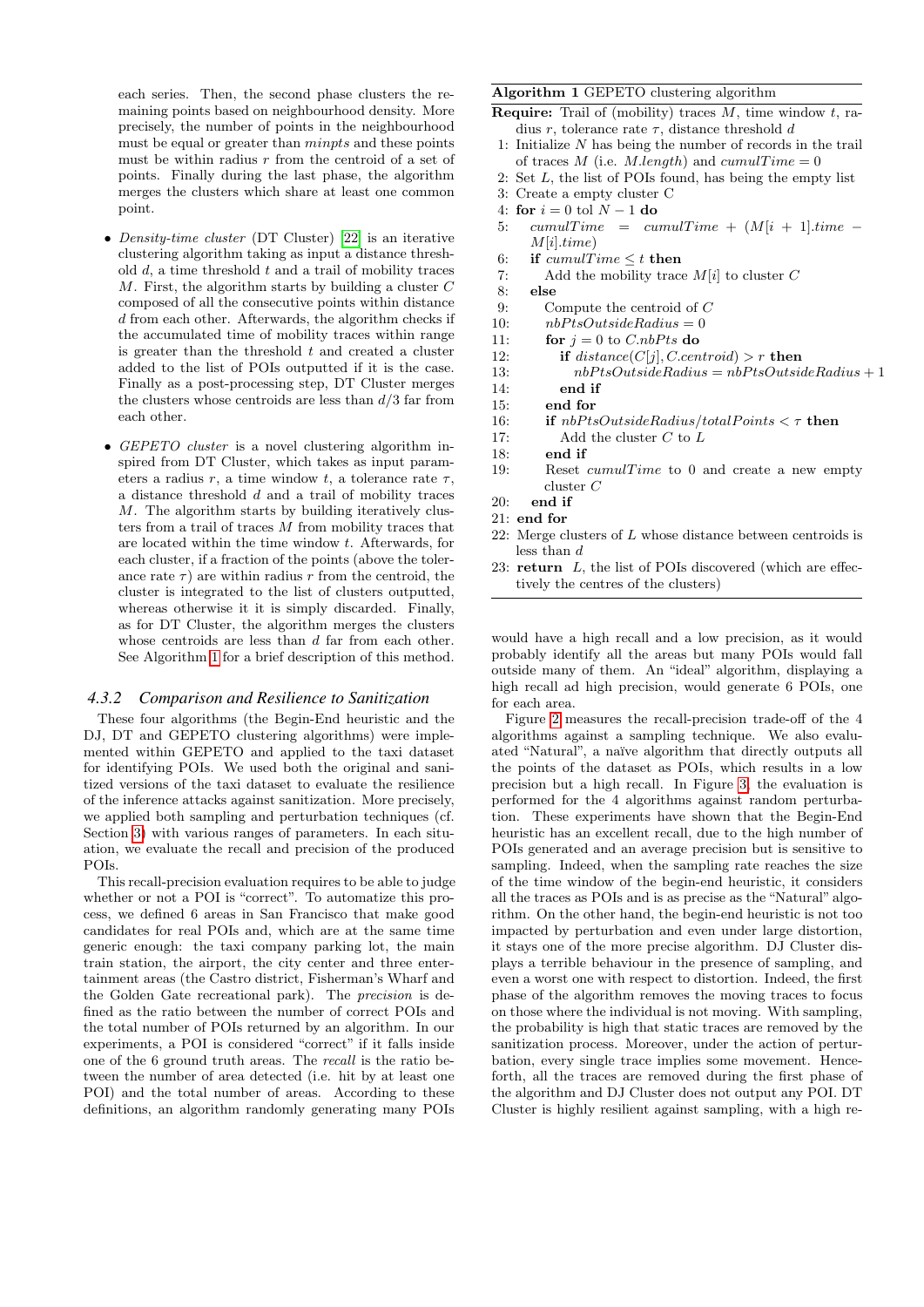

<span id="page-6-1"></span>Figure 2: Precision-recall with sampling.



<span id="page-6-2"></span>Figure 3: Precision-recall with perturbation.

call and the best precision, but displays a bad recall against distortion. However, the precision of the remaining POIs remains good under moderate distortion. Finally, GEPETO Cluster seems to be a good compromise. For instance, its behaviour is comparable or just below DT Cluster in the presence of sampling with average to good recall and preci-

sion. Moreover, under distortion, it seconds the Begin-end heuristic with an average recall and a high precision.

To summarize, the efficiency of the inference attack depends strongly on the sanitization process that has been performed on the target data. For instance, in the presence of sampling, the DT cluster algorithm offers a high recall and a good precision, but its performance degrades significantly with respect to distortion. Therefore, if the adversary knows a priori that sanitization is only based on sampling, then he can directly choose the DT cluster algorithm for performing an efficient inference attack. On the other hand, GEPETO cluster seems to be a reasonable alternative for an adversary having no knowledge of the sanitization technique applied as its performance remains good under both sampling and distortion.

#### <span id="page-6-0"></span>5. CONCLUSION

From the point of view of the attacker, these experiments show that the behaviour of the clustering algorithms can diverge significantly depending of the circumstances, for instance when sanitization is applied. On the other hand from the point of view of the data curator looking for the best sanitization method to protect privacy while preserving some utility in the geolocated datasets published, the conclusion is different. For instance, both the DT and GEPETO clustering algorithms are quite resilient to sampling. Moreover, regarding perturbation, it seems that no clustering algorithm (among those we evaluate) performs a better precision than 50% under a distortion of magnitude 400 meters. A fundamental interrogation is whether or not the data is remains useful with such a high level of distortion. As proof of concept, these experiments have demonstrated the usefulness of GEPETO as a tool to evaluate various algorithms for attacking or sanitizing geolocated data, but of course this is only a first step and more exhaustive experiments, with more sophisticated inference attacks and sanitization methods, remain to be done. Moreover as briefly highlighted previously, there is a strong interplay between the geolocated data of an individual and its social network in the sense that knowledge about one can help infer new information about the other (and vice-versa). We plan to investigate the inference attacks combining location and social knowledge and integrate them in GEPETO.

Being able to quantify privacy with respect to a particular geolocated dataset is another fundamental issue as it can be used for instance to measure the privacy gained by using protection mechanisms (such as sanitization algorithms). Despite several propositions that can be found in the literature, the problem of finding relevant privacy metrics for geolocated data is still open for now. For instance, is an individual hidden inside a crowd gathered in a small area really more protected in terms of privacy than an individual alone in the middle of a large area such as a desert? Or should we rather define privacy according to how much the behavior of an individual is indistinguishable of the behaviors of other (or a group of) users? One possibility is to study how anonymity is defined in anonymous communication (e.g. the notion of anonymity set) [\[14\]](#page-7-15) and how this applies to geolocated data. Taking into account unlinkability in the privacy metric seems to be particularly crucial in this context. Indeed, if someone can gather and link the movements of an individual during some period, he or she can build a complete profile of his behaviour if combined